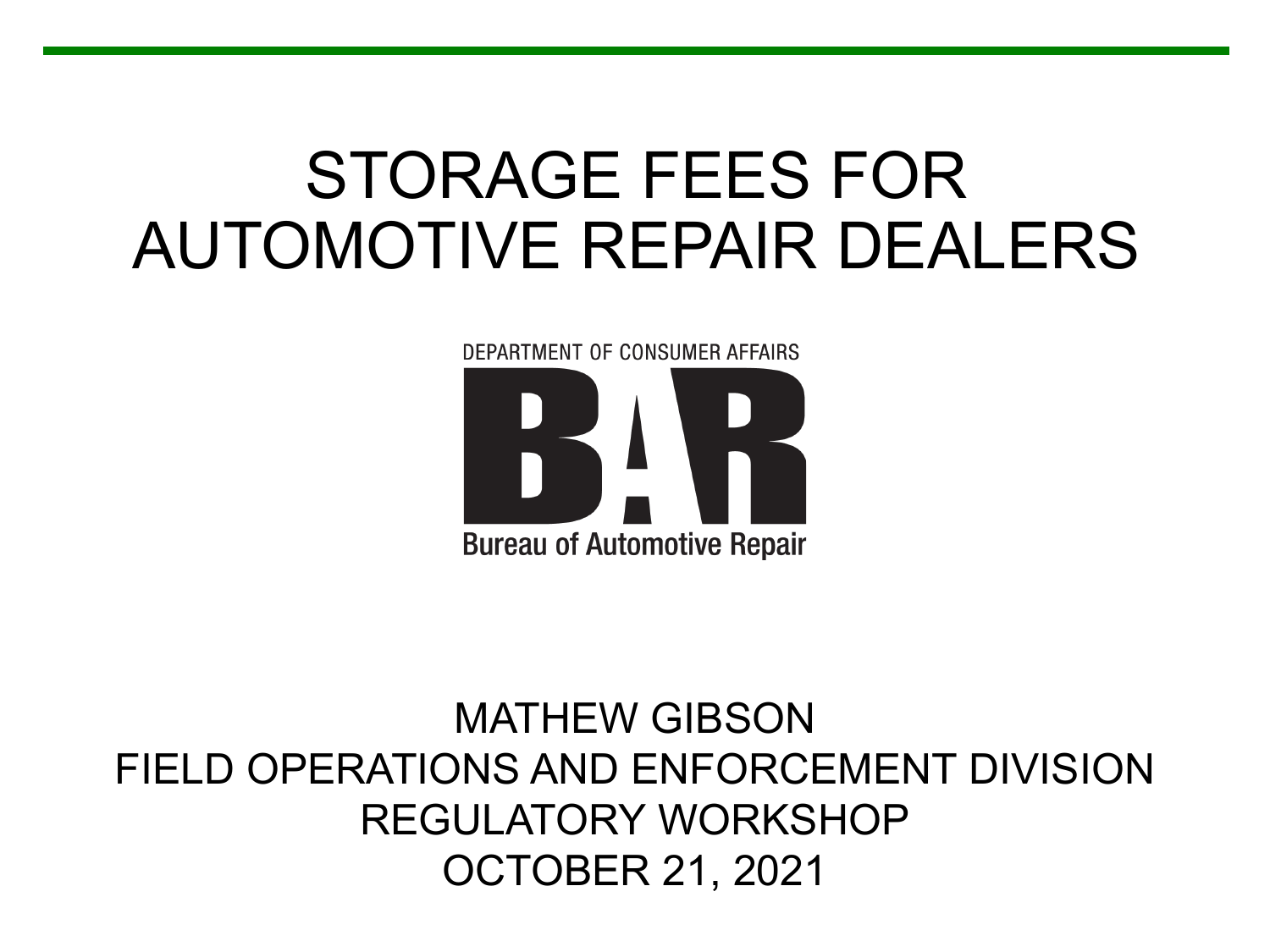# PURPOSE FOR REGULATION

The proposed regulation would:

- Clarify BAR's additional authority to address storage fee issues as provided for by AB 471 (Low, Chapter 372, Statutes of 2021).
- Codify BAR's guidance to the automotive repair industry regarding storage fees.
- Bring together existing laws governing storage fees from the Business and Professions Code, Civil Code, and Vehicle Code under one unified regulation.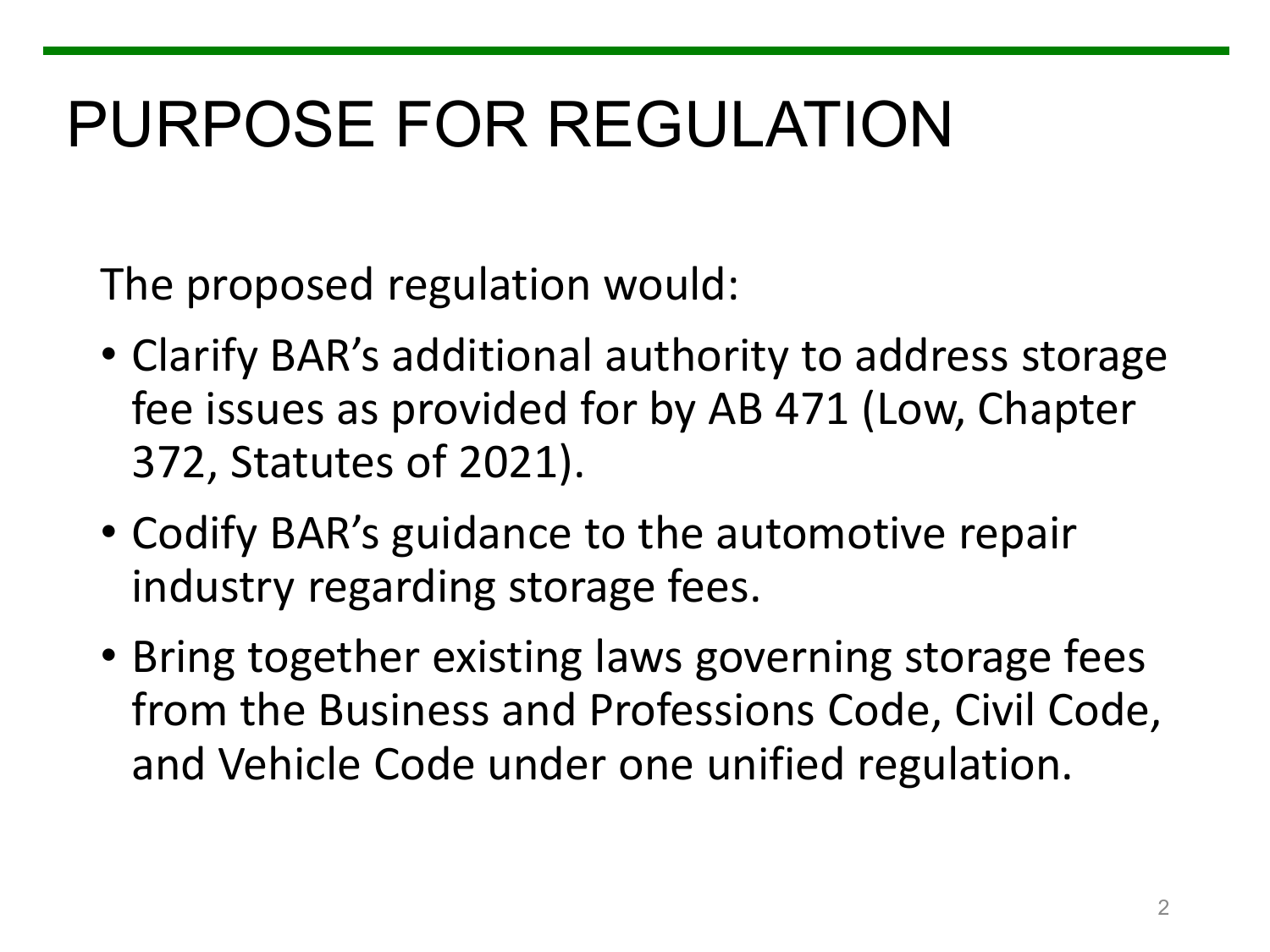# PROPOSED REGULATION TEXT (1 of 4)

- § 3351.8 Storage Fees for Automotive Repair Dealers
- (a)(1) Prior to any authorized repair, an automotive repair dealer may charge storage fees when receiving possession of a motor vehicle for storage and safekeeping as referenced in Section 3068.1 of the Civil Code.
	- storage and safekeeping of a motor vehicle as a result of an accident or vehicle theft recovery, they shall charge storage-related rates and fees and daily storage charges, and Section 3068.1 of the Civil Code as related to the (2) When an automotive repair dealer charges fees for the those fees in accordance with Section 22524.5 of the Vehicle Code as related to the reasonableness of imposition of daily storage charges.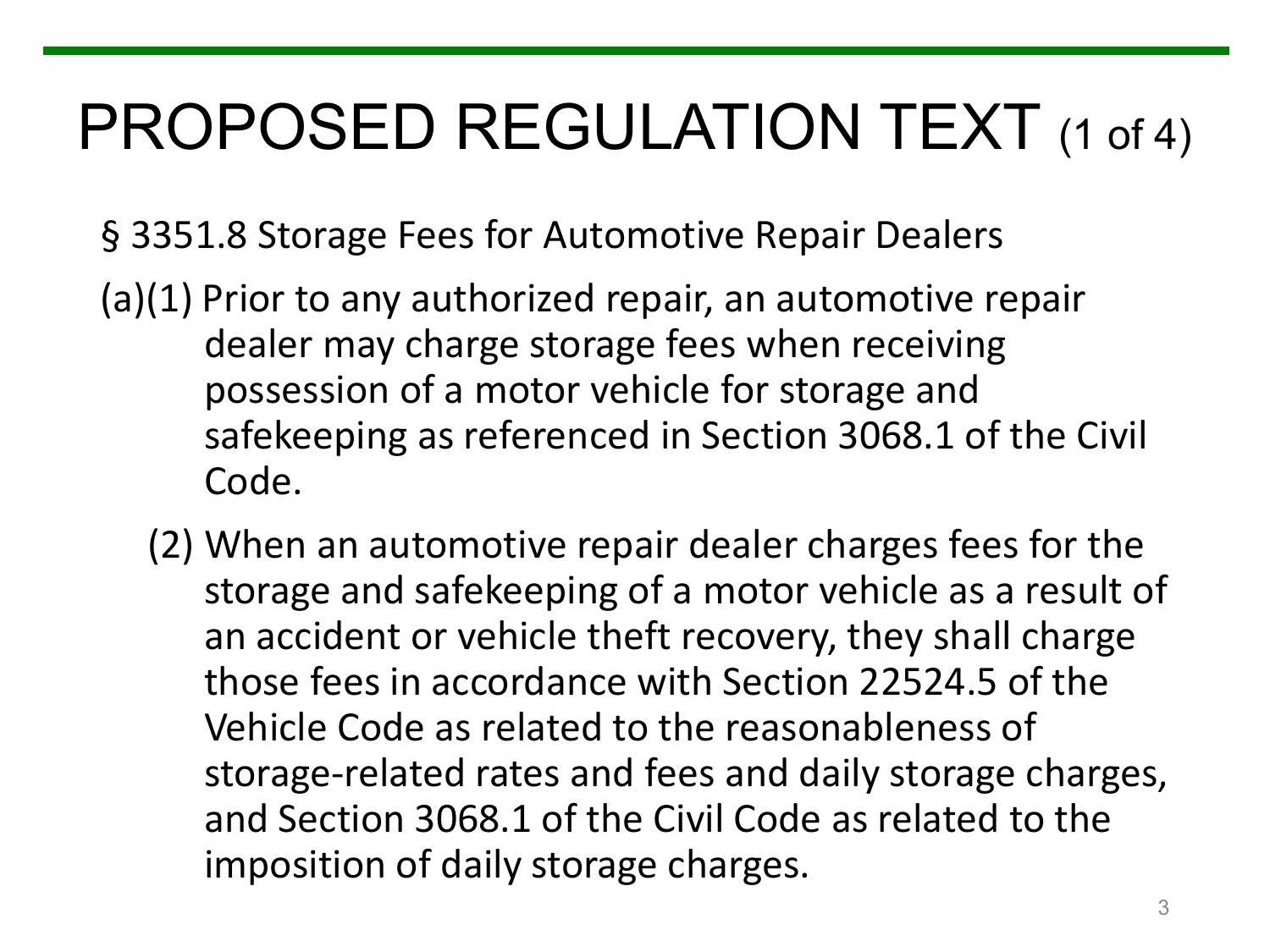# PROPOSED REGULATION TEXT (2 of 4)

 (b)(1) Following the completion of any authorized repair, an automotive repair dealer may charge storage fees for an invoice, or 15 days after the authorized repairs are unpaid repair debt, after the customer is provided an completed, whichever occurs first as referenced in Section 3068 of the Civil Code.

- (2) To charge storage fees due to an unpaid debt, the automotive repair dealer shall have:
	- (A) Obtained customer authorization as specified in Section 3353.1 of the California Code of Regulations for the specific repair(s) being performed;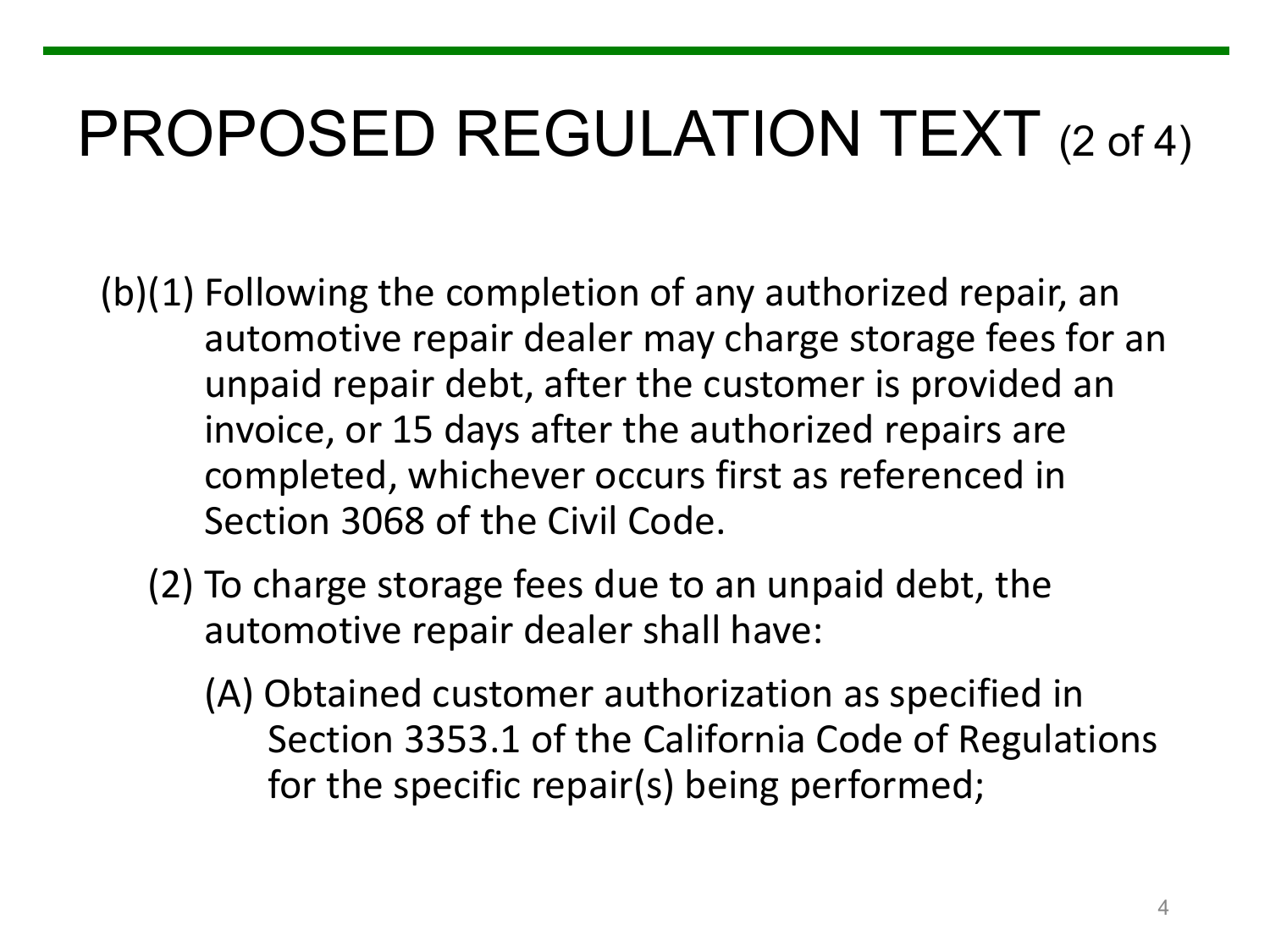# PROPOSED REGULATION TEXT (3 of 4)

- (B) Generated an invoice with all repair work performed and parts supplied upon completion of the authorized repairs; and
- (C) Notified the customer in written or electronic form and/or with a posted sign that is displayed in a place and manner conspicuous to all customers of the facility's storage rates and policies.
- (3) When an automotive repair dealer charges storage fees due to completed repairs resulting from an accident or vehicle theft recovery, they shall charge those fees in accordance with Section 22524.5 of the Vehicle Code as related to the reasonableness of storage-related rates and fees and daily storage charges.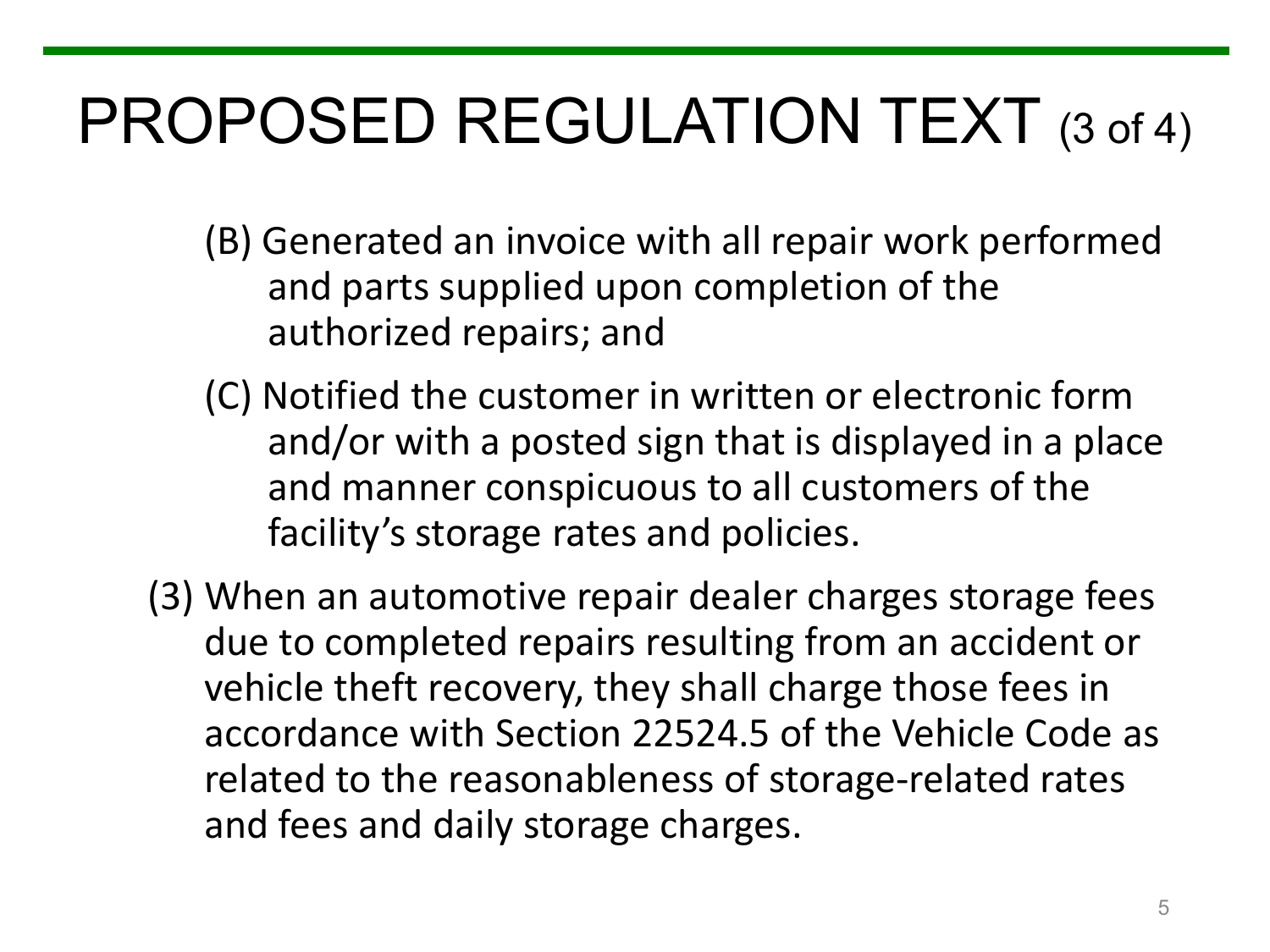# PROPOSED REGULATION TEXT (4 of 4)

- (4) An automotive repair dealer shall not charge storage fees while the vehicle is undergoing repairs, including the teardown of a vehicle or part in accordance with Section 3353 of the California Code of Regulations.
- (5) Upon completion of authorized repairs, an automotive repair dealer shall not dismantle, disengage, remove, or strip from the vehicle any of the parts used to complete the repairs as referenced in Section 3068 of the Civil Code.